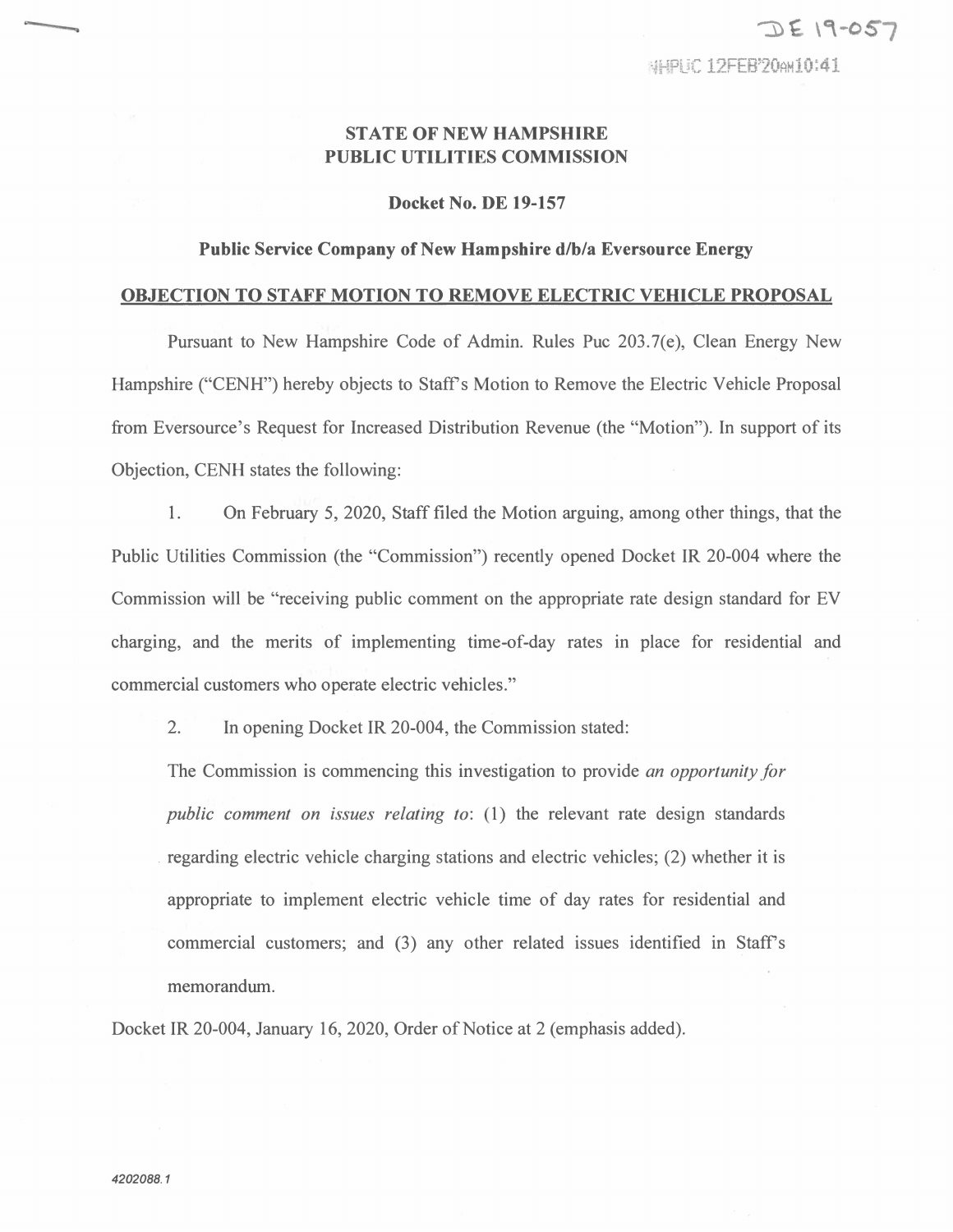3. Of importance, Docket IR 20-004 will not deal with individual utilities or their distribution rates. It certainly will not evaluate whether, at what amount or in what scope an investment in electric vehicle ("EV") charging infrastructure would be just and reasonable. Therefore, it is not an appropriate docket to evaluate the proposal that Eversource has presented in this docket.

4. Docket IR 20-004 was opened consistent with SB 575 "for the purpose of receiving public comment on the appropriate rate design standard for EV charging, and the merits of implementing time-of-day rates" for residential and commercial customers with electric vehicles. IR 20-004 was *not* opened to review Eversource's – or any other utility's – proposal to make a capital investment in EV charging infrastructure using distribution rates. A rate case is an appropriate place to review such a proposal, which impacts Eversource's distribution rates. Furthermore, as the Motion notes, it has been a decade since Eversource filed a general rate case. While CENH is sympathetic to Staff's concern that, as a result, there are many significant issues at stake in this proceeding, that is no basis to arbitrarily exclude the issue of Eversource's EV charging infrastructure proposal. Indeed, if the Commission ultimately decides that a general rate case is the appropriate venue to review proposals for such capital investments, then by Staff's own logic, the Commission may be stuck waiting another decade to review such a proposal if it does not do so now.

5. Thus, the current docket is the appropriate place to deal with a proposed expenditure of funds and how those funds would be recovered in distribution rates. To review outside the context of this docket does not make sense.

6. As Staff notes, Eversource presented this proposed use of funds in its initial filing on permanent rates (May 28, 2019) and other parties have decided to intervene and expend their